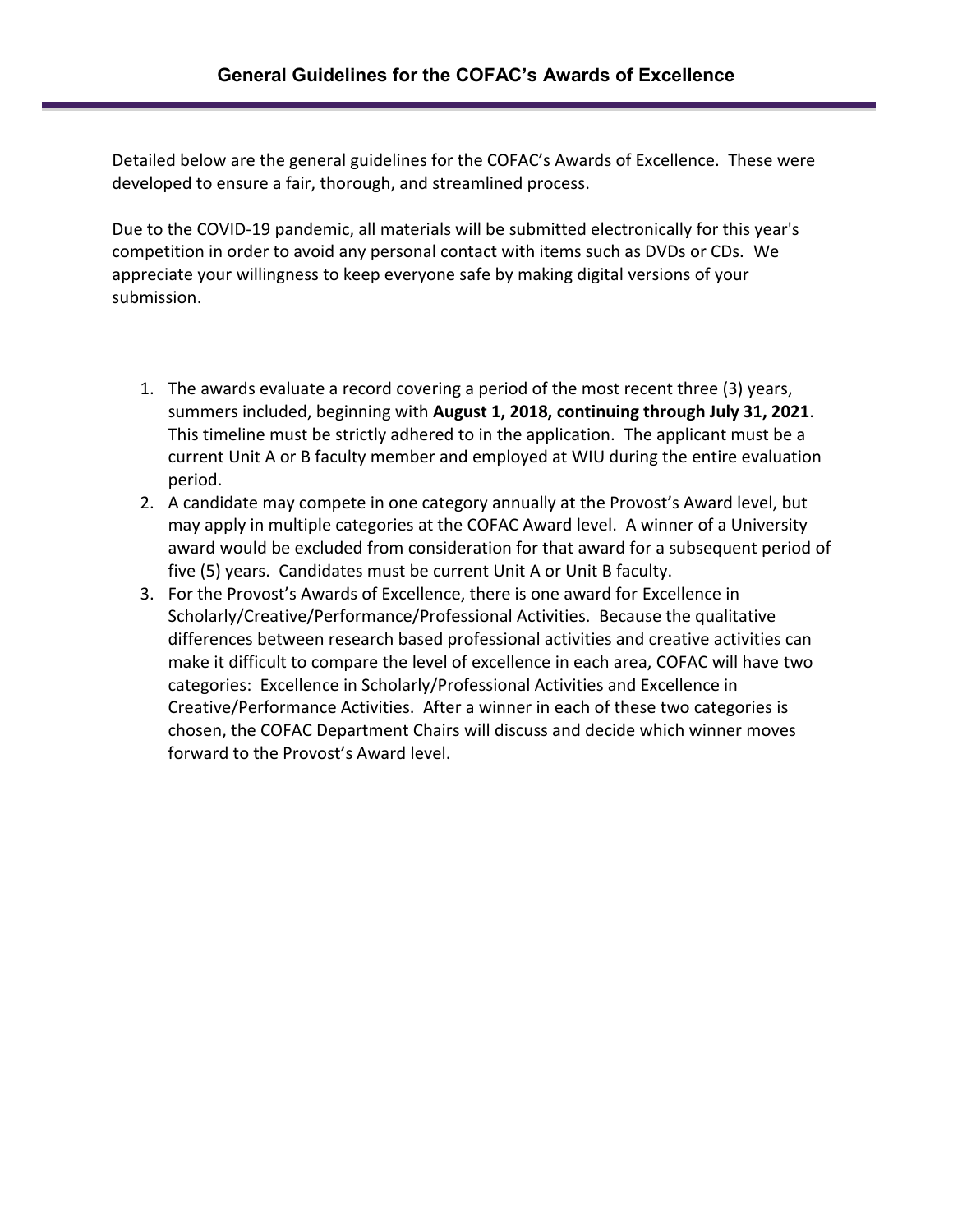**Submission Instructions:** Please note that the following are general guidelines for applicants and not intended to be all encompassing criteria that each candidate must possess for consideration. Applicants are not expected to address each of the listed criteria in a given category, although to be competitive, candidates will have significant contributions in the identified areas. Candidates are especially requested to provide a discussion of the impact of the activity in their respective area and to provide documentation to substantiate this impact. Candidates must be current Unit A or B faculty.

## *ALL APPLICATIONS MUST CONFORM TO THE FOLLOWING GUIDELINES. APPLICATIONS NOT IN COMPLIANCE WILL BE ELIMINATED FROM CONSIDERATION.*

### **Application Limitations:**

- Narrative no more than five (5) pages, single spaced and single sided be sure to state the impact on university, students and community
- Ten (10) single sided pages of supporting documentation. Whenever applicable, such as in the case of performing/creative works, faculty may submit electronic links to sites as part of their supporting documentation. For each electronic link submitted, the number of pages of supporting documentation should be reduced by the number of items represented on the site. Submissions should not contain multipage works, such as journal articles or books.
- Each application must contain a stipulated appendix outlined below.
- Up to two (2) letters of support from peers or students letters of support from these individuals do not count towards your 10 page limit of supporting documentation. These must be included with packet at the time of submission. Each letter of support should not exceed two (2) pages. If selected for the COFAC Award, one additional letter from the dean or chair can be added to the application materials for the Provost's Award at a later date.

#### **Application Requirements:**

- Avoid the use of technical language or jargon. Committees are comprised of faculty from diverse academic backgrounds. If technical jargon is required, define the terms
- **4. The period of review is limited to August 1, 2018 through July 31, 2021 with applicants being employed at WIU during the entire review period. These dates must be strictly adhered to. Activities started but not completed during this time frame should be clearly designated. Further, activities started prior to the time frame, but completed during the time frame, should also be clearly designated.**
- **Use one-inch margins on all sides, use a 12-point font**
- Each section should be clearly labeled. Organize content in reverse chronological order by area.
- Provide a cover sheet, which includes your college and department affiliation.
- Furnish an outline of your portfolio activities with each category being a major heading followed by a summary of the activity and the associated dates in reverse chronological order. The stipulated appendix should cover all areas of teaching, research and service and not limited to the award category. This section is referred to as the stipulated appendix. A sample stipulated appendix is available for review at http://wiu.edu/CITR/pdf/Stipulated\_Appendix.pdf.

#### **Application Submission:**

- A completed, signed and dated "Submission Checklist" (on following page) must accompany your original application.
- Submit one (1) copy of your entire application packet by email to cofac@wiu.edu
- Deadline: **April 8, 2022**